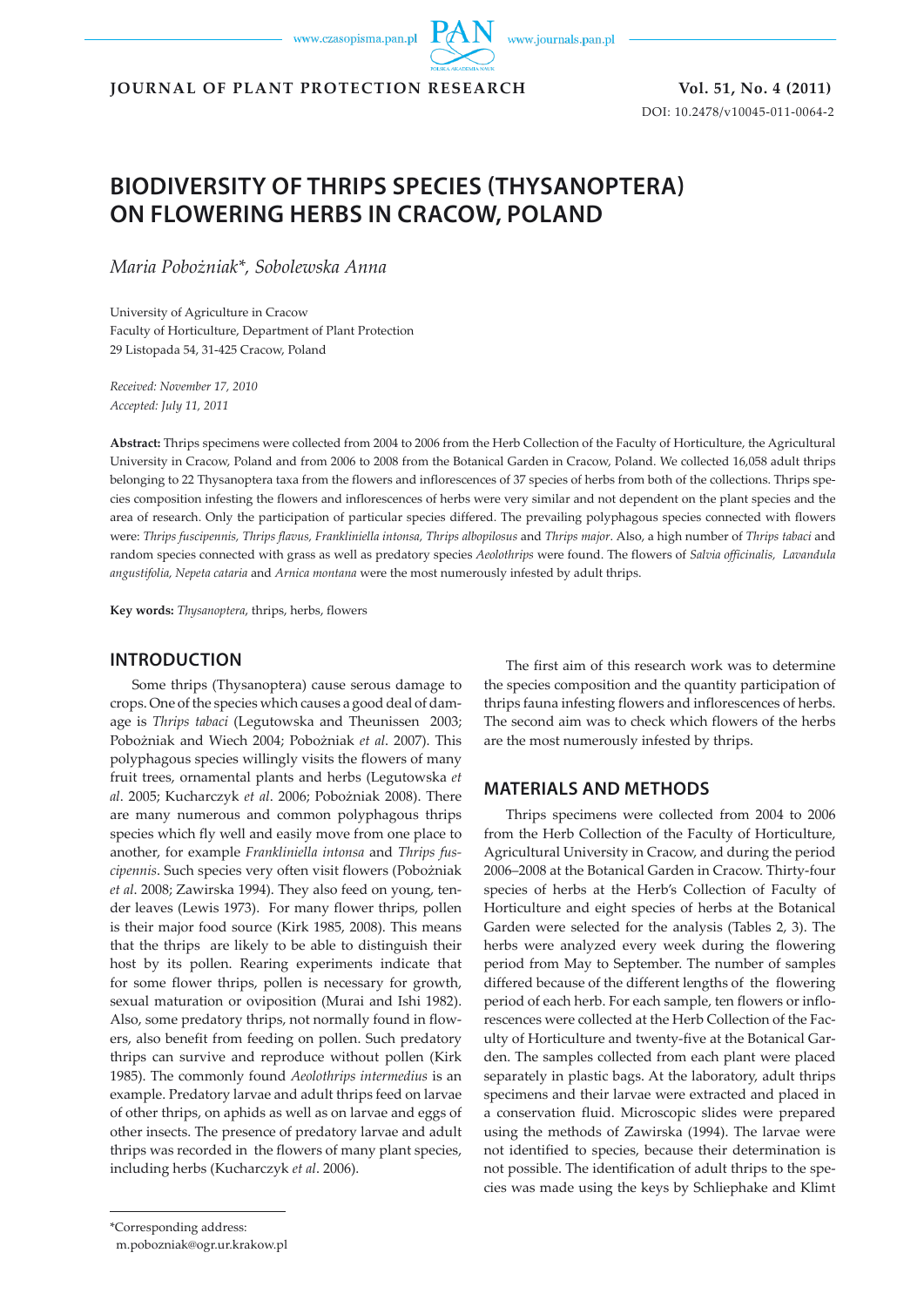(1979) and Strassen (2003). The nomenclature of thrips species and the systematics suggested by Schliephake and Klimt (1979) and Strassen (2003) were used.

The thrips species collected during the research work were assigned to a particular geographic area. The data about the geographic distribution of species representatives given in Kucharczyk (1994), Pelikán (1984), Schliephake and Klimt (1979), Strassen (1984, 1988), and Zawirska (1994) were used. For the determination of the types of infestation, the chorolical typology suggested by Czechowski and Mikołajczyk (1981) was used.

The thrips species found on the area of the research work were assigned to a particular ecologic element. The data about the place and food preferences presented in the works by Lewis (1973), Strassen (2003), Vasiliu-Oromulu (1985) and Zawirska (1988) were used. For the determination of ecologic elements related to the food specialisation and ecologic amplitude, the criteria proposed by Trojan (1981) and Czechowski, Mikołajczyk (1981) were used. For the determination of ecologic elements related to the environment preferences, the criteria proposed by Trojan (1981) and Czechowski, Mikołajczyk (1981) were used. During the analysis of the ecologic elements related to preferences about place for existence and feeding, the criteria developed by Vasiliu-Oromulu (1985), Strassen (1984) were used.

The faunistic analysis including the domination class were made. The domination class informs us about the quantity participation of a given species in the examined ecosystem. It was calculated using the formula developed by Kasprzak and Niedbała 1981:

$$
D_i = \frac{n_i}{N} 100\%
$$

where:

 $D_i$  – dominance of particular species,

n<sub>i</sub> − numerousness of particular species,

N− the total number of all species.

#### **RESULTS AND DISCUSSION**

Among the flowers and inflorescences of 37 species of herbs grown in both herb collections, 16,058 adult thrips were collected, belonging to 22 Thysanoptera taxa (Tables 1–3)*.* They were represented by 3 species from the Aeolothripidae family, 14 species from the Thripidae family and 3 species from the Phlaeothripidae family. The species composition of thrips collected in both collections was similar, but differences in the quantitative contribution were noticed. All thrips were assigned to seven zoogeographic elements: Cosmopolitan (3 species), Palearctic (6 species), Holoartic (6 species), West Palearctic (1 species), Eurosiberian (4 species), European (1 species) and Turano-European (1 species). The most numerous were polyphagous species related to the flowers, but also taxons connected with leaves of green plants and random species connected with the grass and predatory species were noticed (Table 1).

In the flowers and inflorescences of the herbs in the Botanical Garden, the following species were dominant: *T. fuscipennis* and *T. flavus* (eudominants), *F. intonsa, T. albopilosus* and *T. major* (dominants) (Table 1). The most numerous species *T. fuscipennis* were found on all herbs,

but the highest number was noticed on *Salvia officinalis*, *Nepeta cataria* and *Lavandula angustifolia* (Table 2). The second, very numerous phytophagous species *T. flavus* was most frequently found on *S. officinalis* and *L. angustifolia*. The very active species *F. intonsa* and *T. major*, were very frequent in the flowers and inflorescences of nearly all analysed herbs. *F. intonsa* was the most numerous on the inflorescences of *S. officinalis,* while *T. major* on the inflorescences of *Polygonum bistorata*. *T. albopilosus* was very numerous on the inflorescences of the following 3 herb species: *S. officinalis*, *Nepeta bistorata* and *L. angustifolia*. The harmful polyphagous species *T. tabaci* was the most numerous in the flowers of *S. officinalis* and *N. bistorata* (Table 2)*.*

In the Faculty of Horticulture plots, the clear eudominant species was *F. intonsa,* the dominant were pest *T. tabaci* and thermophilic *F. occidentalis*, which arrived from the nearby glasshouses. *F. intonsa* was present in the flowers and inflorescences of all herbs. It frequently occurred on the inflorescences of *Salvia officinalis*, *Saponaria officinalis, Allium schoenoprasum*, *Borago officinalis* and *Hypericum perforatum* (Table 3). According to Pelikán (1995), *F. intonsa* is dominant in many environments. In our investigation, *T. tabaci* was found on 27 herb species. *T. tabaci* was the most numerous on inflorescences of *S. officinalis*, *Origanum vulgare* and flowers of *Arnica montana*. It should be pointed out that on the *Borago officinalis* plant, no *T. tabaci*  was found despite the occurrence of other thrip species (Table 3). This could be due to the long, thick hairs on all organs of this plant. It is also a fact that *T. tabaci* is small in comparison to the other species, which makes it difficult for *T. tabaci* to move on this plant. The very numerous species *Thrips trehernei* (dominant), connected with the Asteraceae family, occurred on the flowers of *Arnica montana*. Frequent occurrence of *A. intermedius* in the flowers of some herbs was also shown in the research work by Kucharczyk *et al*. (2006). This could confirm the high attractiveness of some herbs for this species. Our research work shows the presence of *A. intermedius* and two other *A. fasciatus* and *A. teunicornis*, but they were not very numerous (Tables 2, 3). The percentage composition of other thrips species was similar to the results obtained by Kucharczyk *et al*. (2006). It can be said that thrips species infesting the flowers and inflorescences of herbs are not dependent on the area of research, and only the species percentage compositions differ. Such conclusions are also suggested by Czepiel (2003), who found the most numerous species in the herbs were *F. intonsa* and *T. fuscipennis.*

On flowering herbs, juvenile thrips were also recorded. The presence of thrips larvae in the collected material confirms, that flowers and inflorescences of herbs are not randomly selected by these insects, but are chosen as the place for development. The flowers of *P. bistorata* created an especially favourable environment for larvae. On *P. bistorata*, 1,805 larvae were collected, which was 2 times more than collected adult thrips. For other herb species, the number of collected larvae was lower than the number of recorded adult thrips and generally a higher number of adult thrips were accompanied by a higher number of collected larvae (Tables 1, ). It should be noted that no thrips were found on the flowers of *Atropa belladonna*.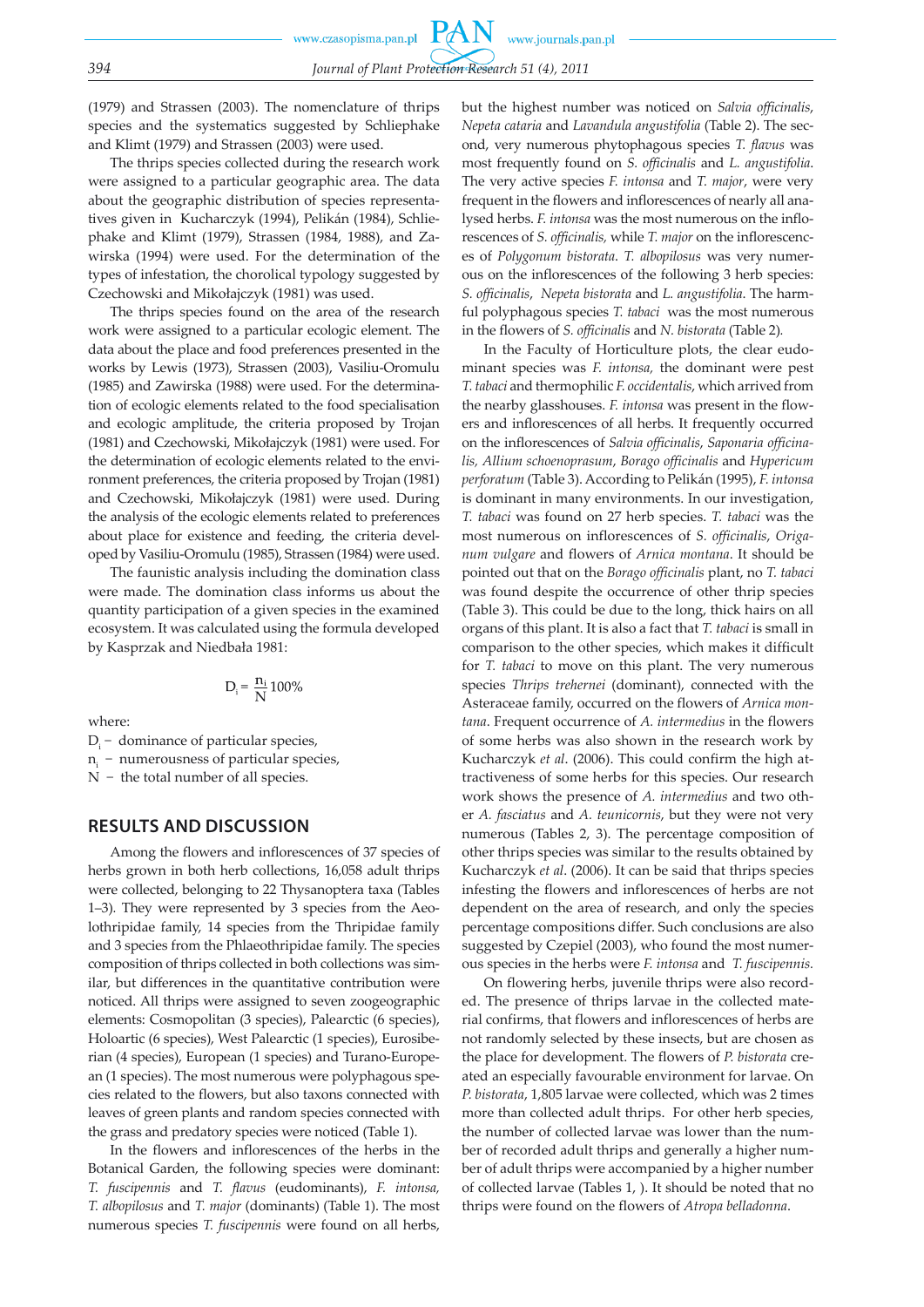Table 1. Dominance, chorological, and ecological elements of collected species of *Thysanoptera* collected from flowers of the herbs in the Botanical Garden (2006–2008) and the Herb Collection of the University of Agriculture (2004–2006)

| No.                                | Species of Thysanoptera                       | Cholorogical<br>elements | Feeding<br>area | Feeding<br>preference | Ecological<br>elements | Dominance<br>Botanical<br>Garden | Herb Collection<br>Dominance<br>$\Delta \text{U}$ |  |  |  |  |  |  |  |  |
|------------------------------------|-----------------------------------------------|--------------------------|-----------------|-----------------------|------------------------|----------------------------------|---------------------------------------------------|--|--|--|--|--|--|--|--|
|                                    | Terebrantia Family: Aeolothripidae            |                          |                 |                       |                        |                                  |                                                   |  |  |  |  |  |  |  |  |
| $\mathbf{1}$                       | Aeolothrips fasciatus Linnaeus                | Cos                      | FL, Z           | Pol                   | Ub                     | <b>SR</b>                        | SR                                                |  |  |  |  |  |  |  |  |
| $\overline{2}$                     | A. intermedius Bagnall                        | Pal                      | FL, Z           | Pol                   | Ub                     | <b>SR</b>                        | $S\!R$                                            |  |  |  |  |  |  |  |  |
| 3                                  | A. tenuicornis Bagnall                        | TuEu                     | FL, Z           | Pol                   | U <sub>b</sub>         | $\qquad \qquad -$                | <b>SR</b>                                         |  |  |  |  |  |  |  |  |
| $\overline{4}$                     | Anaphothrips obscurus (Müller)                | Hol                      | Gr              | Pol                   | Ub                     | $\qquad \qquad -$                | <b>SR</b>                                         |  |  |  |  |  |  |  |  |
|                                    | Terebrantia Family: Thripidae                 |                          |                 |                       |                        |                                  |                                                   |  |  |  |  |  |  |  |  |
| 5                                  | Chirothrips manicatus Haliday                 | Hol                      | Gr              | Pol                   | Ub                     | <b>SR</b>                        | $\qquad \qquad -$                                 |  |  |  |  |  |  |  |  |
| 6                                  | Frankliniella intonsa (Trybom)                | <b>ES</b>                | F1              | Pol                   | Ub                     | D                                | <b>ED</b>                                         |  |  |  |  |  |  |  |  |
| $\overline{7}$                     | F. occidentalis (Perg.)                       | $\cos$                   | Fl, F           | Pol                   | Ub                     | <b>SR</b>                        | D                                                 |  |  |  |  |  |  |  |  |
| 8                                  | Mycterothrips consociatus (Targioni-Tozzetti) | <b>ES</b>                | $\mathbf F$     | Olig                  | Ub                     | <b>SR</b>                        | $\mathbb{R}$                                      |  |  |  |  |  |  |  |  |
| 9                                  | Odontothrips loti (Haliday)                   | Hol                      | Fl              | Olig                  | Fless                  | R                                | $S\!R$                                            |  |  |  |  |  |  |  |  |
| 10                                 | Taeniothrips inconsequens (Uzel)              | Pal                      | Fl, F           | Olig                  | For                    | <b>SR</b>                        | $\equiv$                                          |  |  |  |  |  |  |  |  |
| 11                                 | Thrips albopilosus Uzel                       | ES                       | Fl              | Pol                   | Ub                     | D                                | $\equiv$                                          |  |  |  |  |  |  |  |  |
| 12                                 | T. atratus Haliday                            | Pal                      | Fl              | Pol                   | Fless                  | $\mathbb{R}$                     | $\mathbb{R}$                                      |  |  |  |  |  |  |  |  |
| 13                                 | T. flavus Schrank                             | Pal                      | F1              | Pol                   | Ub                     | <b>ED</b>                        | <b>SR</b>                                         |  |  |  |  |  |  |  |  |
| 14                                 | T. fuscipennis Haliday                        | Hol                      | F1              | Pol                   | Ub                     | ED                               | <b>SD</b>                                         |  |  |  |  |  |  |  |  |
| 15                                 | T. major Uzel                                 | Hol                      | F, Hr           | Pol                   | Ub                     | D                                | $\mathbb{R}$                                      |  |  |  |  |  |  |  |  |
| 16                                 | T. nigropilosus Uzel                          | Pal                      | $\mathbf F$     | Pol                   | U <sub>b</sub>         |                                  | <b>SR</b>                                         |  |  |  |  |  |  |  |  |
| 17                                 | T. physapus Linneusz                          | <b>WP</b>                | F1              | Pol                   | Fless                  | <b>SR</b>                        | $S\!R$                                            |  |  |  |  |  |  |  |  |
| 18                                 | T. tabaci Lindeman                            | $\cos$                   | Fl, F, Hr       | Pol                   | Ub                     | <b>SD</b>                        | D                                                 |  |  |  |  |  |  |  |  |
| 19                                 | T. trehernei Preisner                         | Hol                      | F1              | Pol                   | Fless                  | <b>SR</b>                        | $\mathbb D$                                       |  |  |  |  |  |  |  |  |
| Tubulifera Family: Phlaeothripidae |                                               |                          |                 |                       |                        |                                  |                                                   |  |  |  |  |  |  |  |  |
| 20                                 | Haplothrips acanthoscelis Karny               | ES                       | F1              | Pol                   | Fless                  | <b>SR</b>                        | $S\!R$                                            |  |  |  |  |  |  |  |  |
| 21                                 | H. aculeatus (Fabricius)                      | Pal                      | Gr              | Pol                   | Ub                     | <b>SR</b>                        | SR                                                |  |  |  |  |  |  |  |  |
| 22                                 | H. statices (Haliday)                         | Eur                      | Fl, F           | Mon                   | Fless                  | <b>SR</b>                        | $\equiv$                                          |  |  |  |  |  |  |  |  |

ED – eudominants 20.1%; D – dominants 10.1 − 20.0%; SD – subdominants 5.1−10.0%; R – recedents 1.1–5.0%; SR – subrcedents < 1.0% Cos – Cosmopolitic; Eur – European; ES – Eurosiberian; Hol – Holarctic; Pal – Palearctic; WP – West-paleartic; TuEu – Turano-Eurpean; Fl – Floricolus; F – Folicolous; Gr – Graminicolus; Hr – Herbicolous; Z – Zoophagous; Mon – Monofagous; Olig – Oligophagous; Pol – Polyphagous; Fless – Forestless areas; For – Forest Area; Ub – Ubiquitous

When taking into account herb attractiveness for thrips, generally a higher number of thrips visiting flowers and inflorescences was accompanied by a greater species composition (Tables 2, 3). Among eight species available in the Botanical Garden in Cracow, the highest number of adult thrips was noticed on flowers of *S. officinalis* (4,350), next *L. angu stifolia* (1,662) and on *N. cataria* (1,154). The lowest number was noticed on flowers of *Ruta graveolens* and *V. officinalis*. The largest differences in species composition were noted for the inflorescences of *P. bistorata* (14 species). In the inflorescences of *S. officinalis* and *N. cataria*i 12 taxa were distinguished, while 10 species were distinguished in the inflorescences of *L. angustifolia* and *R. graveolens*. In other cases, this number was from 5 to 7. The inflorescences of *S. officinalis*  were more heavier infested by the species connected with the flowers. *i.e. T. flavus*, *T. fuscipennis, T. allbopilosus* and *F. intonsa*. Also, the predatory species *T. tabacci* connected with both the flowers as well as the leaves of the green plants, was very frequently found on *S. officinalis*. The exception was noted for the flowers of *B. australis*, which were more heavier infested by floricole: polyphagous species *T. major* and oligophagous *Odontothrips loti* connected with the plants belonging to the Fabaceae family.

Among the thirty-four species available on the plots of the Agricultural University in Cracow, the flowers of *Arnica montana* (1,395) and *S. officinalis* (812) were the most frequently visited. The lowest number of thrips was collected on the flowers of *Dictamnus albus* (4), and next on *Angelica archangelica* and *Levisticum officinalis* and *Carum carv*. The number of species ranged from 10 in the inflorescences of *S. officinalis*, *O. vulgare* and *S. officinalis* to 2 in the inflorescences of *D. albus* and *R. graveolens* (Table 3).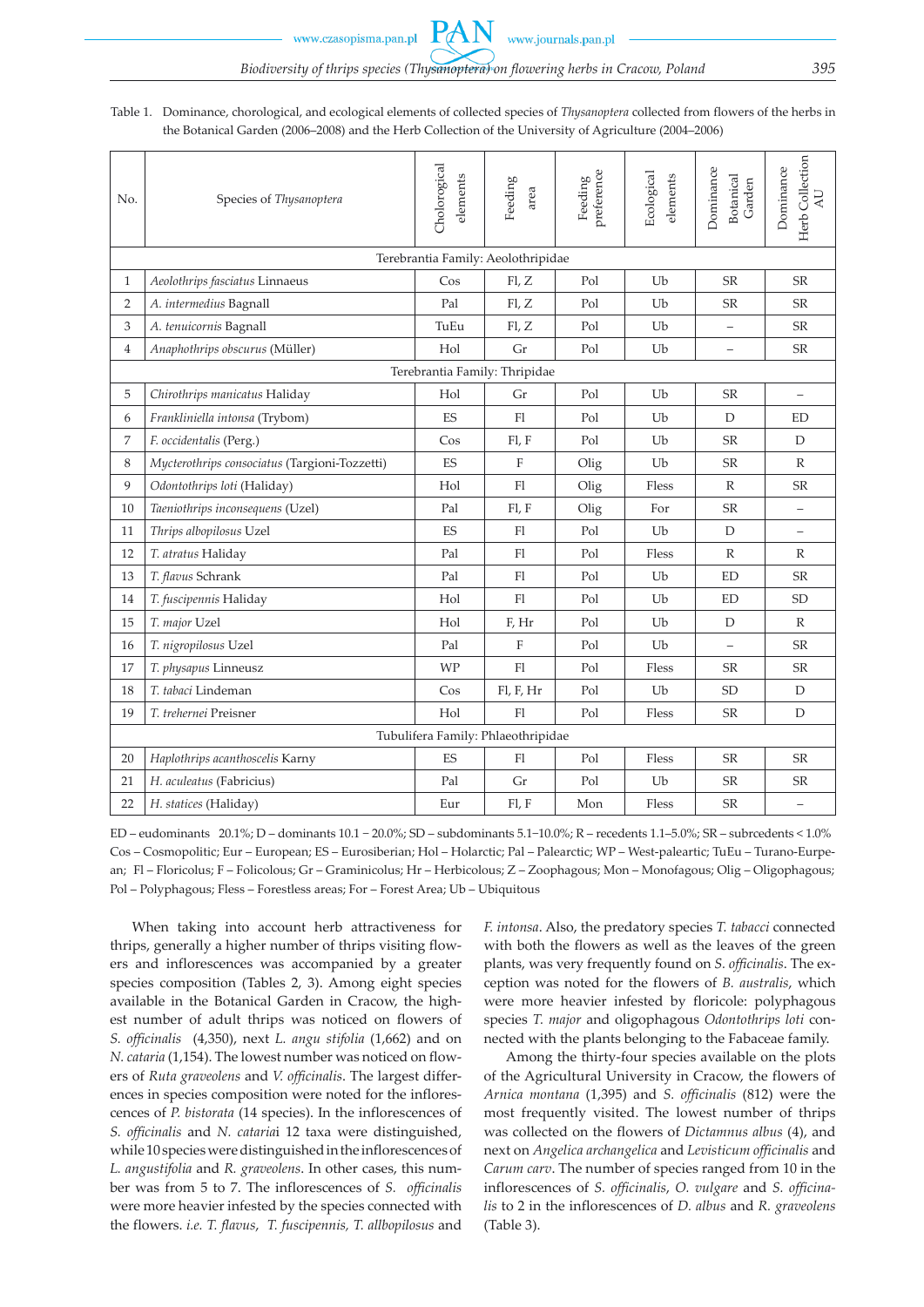www.czasopisma.pan.pl

www.journals.pan.pl

# *396 Journal of Plant Protection Research 51 (4), 2011*

PAN

|                                                                                                                                  | <b>Larvae</b>                                                                                                                                               | 21                       | $80\,$                | 109                           | 104                                               | 132            | 1,805                    | 860                      | $\mathcal{L}9$           | 48                       | 3,205           |
|----------------------------------------------------------------------------------------------------------------------------------|-------------------------------------------------------------------------------------------------------------------------------------------------------------|--------------------------|-----------------------|-------------------------------|---------------------------------------------------|----------------|--------------------------|--------------------------|--------------------------|--------------------------|-----------------|
|                                                                                                                                  | <b>I</b> ctal                                                                                                                                               | $20\,$                   | 450                   | 309                           | $1,662$                                           | 1,154          | 782                      | 4,350                    | 227                      | 143                      | 9,077           |
|                                                                                                                                  | $\scriptstyle{{S301}101S}$<br>$\dot H$                                                                                                                      | 19                       |                       |                               |                                                   |                | $\sim$                   |                          | $\overline{\phantom{0}}$ |                          | 3               |
|                                                                                                                                  | $sn$ pap $n$<br>Ή                                                                                                                                           | $18\,$                   |                       |                               |                                                   |                | $18\,$                   |                          | $\overline{ }$           |                          | 19              |
|                                                                                                                                  | snəssoyyuvov<br>Haginhight                                                                                                                                  | $1\!\!7$                 |                       | $\overline{\phantom{0}}$      |                                                   | $\overline{ }$ | $\sim$                   |                          |                          |                          | 5               |
|                                                                                                                                  | tychrysri<br>$\cdot\!$                                                                                                                                      | $16$                     |                       |                               | $\mathfrak{S}$                                    | $\overline{ }$ |                          | $\overline{\phantom{m}}$ |                          | $\overline{\phantom{0}}$ | $\circ$         |
|                                                                                                                                  | 10pqp1<br>$\cdot\!$                                                                                                                                         | 15                       | $\sim$                | $\overline{\phantom{a}}$      | 45                                                | 183            | $\mathord{\sim}$         | 305                      | 25                       |                          | 574             |
|                                                                                                                                  | sndvshyd<br>$\cdot\!$                                                                                                                                       | $14\,$                   |                       |                               |                                                   | $\overline{1}$ | $\overline{\phantom{0}}$ | $\sim$                   |                          |                          | 4               |
|                                                                                                                                  | aolpu<br>$\cdot\!$                                                                                                                                          | $13$                     | 283                   | 152                           | 93                                                | $20\,$         | 355                      | 129                      | 27                       | 23                       | $1,082$         |
| Table 2. Total number of thrips (Thysanoptera) collected from flowers of the herbs in the Botanical Garden in Cracow (2006–2009) | suuadiosnf<br>$\cdot\!$                                                                                                                                     | 12                       | 4                     | $\mathord{\sim}$              | 422                                               | 458            | 19                       | $1,\!418$                | 25                       | 22                       | 2,375           |
|                                                                                                                                  | snavy<br>$\cdot\!$                                                                                                                                          | $\Box$                   |                       |                               | 656                                               | $30\,$         | $20\,$                   | $1,180\,$                | 113                      | $86$                     | 2,085           |
|                                                                                                                                  | $sn$ $\nup$ $\nup$ $\nup$<br>$\cdot\!$                                                                                                                      | $10\,$                   |                       |                               | 57                                                | $18\,$         | $\overline{ }$           | $\overline{\mathbf{r}}$  |                          | $\overline{\phantom{0}}$ | 128             |
|                                                                                                                                  | snsondoqu<br>$sd\mu\nu \llcorner L$                                                                                                                         | $\mathcal{O}$            |                       |                               | 213                                               | 276            | $\overline{\phantom{0}}$ | 604                      | $\mathbb{C}^2$           | 5                        | $1,102$         |
|                                                                                                                                  | suənbəsuoou!<br>Taeniotiniya                                                                                                                                | $\infty$                 | $\sim$                |                               |                                                   |                |                          |                          |                          |                          | $\sim$          |
|                                                                                                                                  | $\mu o_l$<br>sdiay101uopO                                                                                                                                   | $\mathord{\sim}$         | 159                   |                               |                                                   |                |                          |                          |                          |                          | 159             |
|                                                                                                                                  | $sn$ pi<br>oosuoo<br>$sd\mu$ ų $\mu$ o $\mu$ a $\eta$                                                                                                       | $\circ$                  |                       |                               |                                                   |                |                          |                          | $\sim$                   |                          | $\sim$          |
|                                                                                                                                  | occidentalis<br>$\boldsymbol{\mathrm{F}}$                                                                                                                   | 4                        |                       | $\mathcal{O}$                 |                                                   |                | $\circ$                  | 5                        |                          |                          | 21              |
|                                                                                                                                  | $\emph{vsuo}$<br>$\label{eq:conjugation} \begin{aligned} & \textit{min}_{\mathbf{y}} & \textit{min}_{\mathbf{y}} & \textit{min}_{\mathbf{y}} \end{aligned}$ | $\sim$                   |                       | 133                           | 191                                               | 163            | 331                      | 621                      | $\Box$                   | LO <sub>1</sub>          | 1,520           |
|                                                                                                                                  | sn<br>Chirothrips                                                                                                                                           | $\mathsf{L}\Omega$       |                       |                               | $\overline{ }$                                    | $\overline{1}$ | 15                       |                          |                          |                          | $\overline{17}$ |
|                                                                                                                                  | <i>snipəulləqui</i><br>$\cdot \mathbb{A}$                                                                                                                   | $\sim$                   |                       |                               | $\overline{ }$                                    | $\sim$         | $\sim$                   | $\Box$                   | 19                       |                          | 36              |
|                                                                                                                                  | $sn$ pissof<br>$s\dot{d}\mu\eta\dot{q}$ olo $\delta\gamma$                                                                                                  | $\overline{\phantom{m}}$ |                       |                               |                                                   |                |                          | 3                        |                          |                          | 3               |
|                                                                                                                                  | Thrips species                                                                                                                                              |                          | australis<br>Baptisia | Fagopyrum<br>$\it esculentum$ | angustifolia<br>$\label{eq:1} \textit{Lacandula}$ | Nepeta cataria | Polygonum<br>bistorta    | officinalis<br>Salvia    | gravobens<br>Ruta        | officinalis<br>Valeriana | $\mbox{Total}$  |
|                                                                                                                                  | $\rm \dot{z}$                                                                                                                                               |                          | $\overline{ }$        | $\sim$                        | 3                                                 | 4              | rU                       | $\circ$                  | $\mathord{\sim}$         | ${}^{\circ}$             |                 |

Table 2. Total number of thrips (Thysanoptera) collected from flowers of the herbs in the Botanical Garden in Cracow (2006-2009)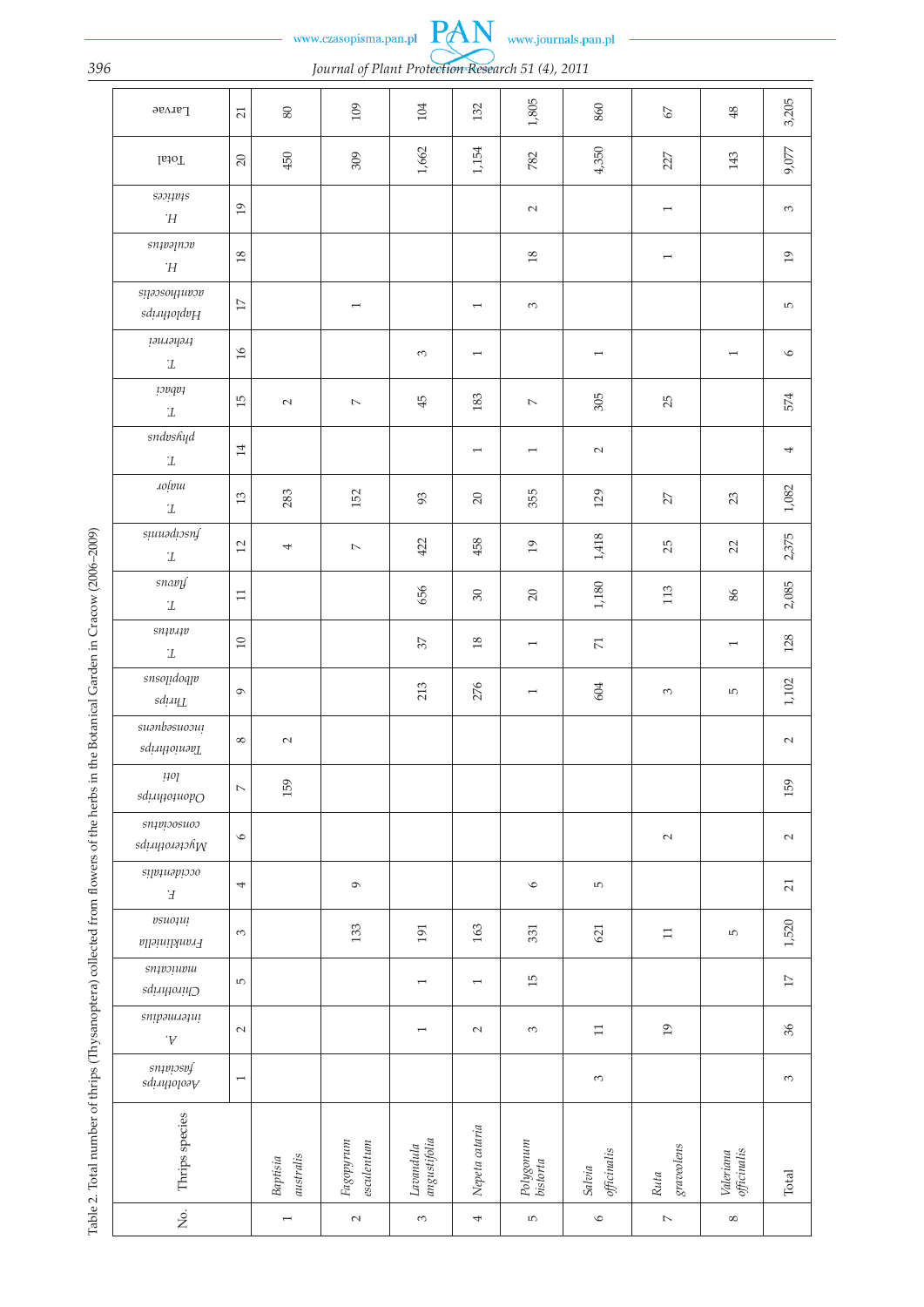

 $\overline{a}$ 

*Biodiversity of thrips species (Thysanoptera) on flowering herbs in Cracow, Polan 397*

|                                                                                                                                                                                | <b>Larvae</b>                           | $18\,$         | $\circ$                  | 28                      | $\circ$                  | $11\,$           | 211            | $\circ$              | $\overline{21}$             | $\mathcal{C}$            | $\Box$                  | $\sim$                | $\circ$         | 21                        | $10$                     | $\overline{\phantom{a}}$ | $\bullet$               | 31                                                | $\mathbbm{C}$            | $\overline{17}$           |
|--------------------------------------------------------------------------------------------------------------------------------------------------------------------------------|-----------------------------------------|----------------|--------------------------|-------------------------|--------------------------|------------------|----------------|----------------------|-----------------------------|--------------------------|-------------------------|-----------------------|-----------------|---------------------------|--------------------------|--------------------------|-------------------------|---------------------------------------------------|--------------------------|---------------------------|
|                                                                                                                                                                                | <b>Ictal</b>                            | $1\!\!7$       | 432                      | 275                     | 24                       | 57               | 1,395          | $\circ$              | 531                         | 26                       | $\rm 80$                | 94                    | 4               | 253                       | 106                      | 298                      | 237                     | 229                                               | 26                       | 174                       |
|                                                                                                                                                                                | snµəqnəv<br>Ή                           | $\frac{3}{16}$ | $\infty$                 |                         |                          |                  |                |                      |                             |                          |                         |                       |                 |                           |                          |                          | $\infty$                |                                                   |                          | ${}^{\circ}$              |
|                                                                                                                                                                                | syaosoyuwov<br>Haploiting               | 15             |                          |                         |                          | $\overline{5}$   |                |                      |                             |                          | $\circ$                 |                       |                 | $\sim$                    |                          |                          |                         |                                                   |                          | $\sim$                    |
|                                                                                                                                                                                | <i>parrorisi</i><br>$\cdot\!\!{\cal I}$ | $14$           |                          |                         |                          |                  | 1,085          |                      | 36                          |                          | $\mathcal{L}$           |                       |                 | $\overline{ }$            |                          |                          | 4                       |                                                   |                          | 51                        |
|                                                                                                                                                                                | 1 <i>00qv1</i><br>$\cdot\!\!{\cal I}$   | 13             | 120                      | 65                      | 12                       | 21               | 177            |                      |                             |                          |                         |                       |                 | $\mathcal{L}$             | $10$                     | 48                       | 24                      | 29                                                | 4                        | $14\,$                    |
|                                                                                                                                                                                | sndvshyd<br>$\cdot\!$                   | 12             |                          |                         |                          |                  |                |                      |                             |                          |                         |                       |                 |                           |                          |                          |                         |                                                   |                          |                           |
|                                                                                                                                                                                | Susoliqiygin T                          | $\Box$         |                          | $\sim$                  |                          |                  | 32             |                      |                             |                          |                         |                       |                 | $\circ$                   |                          |                          |                         | $\sim$                                            |                          |                           |
|                                                                                                                                                                                | <i>A</i> olpu<br>$\cdot_L$              | $10\,$         | 36                       | $\sim$                  |                          |                  | 4              |                      | $\mathcal{P}^{\mathcal{S}}$ | $\circ$                  | 4                       | 4                     |                 | $\mathcal{L}$             |                          | 31                       |                         |                                                   |                          | $\overline{ }$            |
|                                                                                                                                                                                | suuadiosnf<br>$\cdot\!$                 | $\circ$        | $\overline{20}$          |                         | $\sim$                   | $\overline{5}$   | $\overline{5}$ |                      | 28                          | $\overline{\phantom{m}}$ |                         | 55                    | $\sim$          | $\mathsf{\sigma}$         |                          | $\mathcal{S}$            |                         |                                                   | $18$                     |                           |
|                                                                                                                                                                                | snavy<br>$\cdot\!$                      | $\infty$       | 4                        |                         |                          | $\sim$           |                |                      | $\sim$                      |                          |                         |                       |                 |                           |                          | $\infty$                 |                         | $\overline{5}$                                    |                          | $\sim$                    |
|                                                                                                                                                                                | snipijp<br>$sd\mu\nu_{\rm LL}$          | $\overline{C}$ | $\infty$                 |                         |                          |                  |                |                      | 22                          |                          |                         |                       |                 |                           |                          | 28                       |                         | 13                                                |                          | $\overline{\phantom{a}}$  |
|                                                                                                                                                                                | occidentalis<br>$\boldsymbol{\dot{H}}$  | $\circ$        | 230                      | $\circ$                 |                          |                  | 48             |                      | 186                         | $\sim$                   | 36                      | 14                    | $\sim$          | 14                        | 96                       | 54                       | 36                      | 152                                               |                          | 58                        |
|                                                                                                                                                                                | psuoțui<br>Frankliniella                | $\overline{5}$ | $\circ$                  | 200                     | $10$                     | 4                | 44             |                      | 178                         | $1\!\!7$                 |                         | $17\,$                |                 | 63                        |                          | 60                       | 158                     | 28                                                | 4                        | $\overline{31}$           |
|                                                                                                                                                                                | snanosqo<br>$sd\mu\mu\mu\phi\psi$       | 4              |                          |                         |                          |                  |                |                      |                             |                          |                         |                       |                 |                           |                          |                          |                         |                                                   |                          |                           |
| Total number of thrips (Thysanoptera) collected from flowers of the herbs in the Herb Collection of the Faculty of Horticulture, Agricultural University in Cracow (2004-2006) | sinnooiunot<br>.Α.                      | $\infty$       |                          |                         |                          |                  |                |                      |                             |                          |                         |                       |                 |                           |                          |                          |                         |                                                   |                          |                           |
|                                                                                                                                                                                | <i>snip</i> au.tapi<br>.Α.              | $\sim$         |                          |                         |                          |                  |                |                      |                             |                          |                         | 4                     |                 |                           |                          |                          | ${}^{\circ}$            |                                                   |                          |                           |
|                                                                                                                                                                                | $sn$ pissof<br>Aeolothrips              | $\overline{ }$ |                          |                         |                          |                  |                |                      |                             |                          |                         |                       |                 |                           |                          |                          | 4                       |                                                   |                          |                           |
|                                                                                                                                                                                | Thrips species                          |                | anethiodora<br>Agastache | schoenoprasum<br>Allium | archangelica<br>Angelica | Anthemis nobilis | Arnica montana | belladonna<br>Atropa | Borago officinalis          | Carum carvi              | Carthamus<br>tinctorius | Coriandrum<br>sativum | Dictamnus albus | Filipendula<br>$u$ lmaria | Helichrysum<br>arenarium | Hysophus<br>officinalis  | Hypericum<br>perforatum | angustifolia<br>$\label{eq:1} \textit{Lacandula}$ | Levisticum<br>officinale | channonilla<br>Matricaria |
| Table 3.                                                                                                                                                                       | $\stackrel{\rm o}{\simeq}$              |                | $\overline{ }$           | $\sim$                  | $\mathcal{C}$            | 4                | $\overline{5}$ | $\circ$              | $\overline{\phantom{a}}$    | $\infty$                 | $\sigma$                | $10\,$                | $\Box$          | $12\,$                    | $13$                     | $14$                     | 15                      | $\mathfrak{g}_1$                                  | $\Gamma$                 | $18\,$                    |